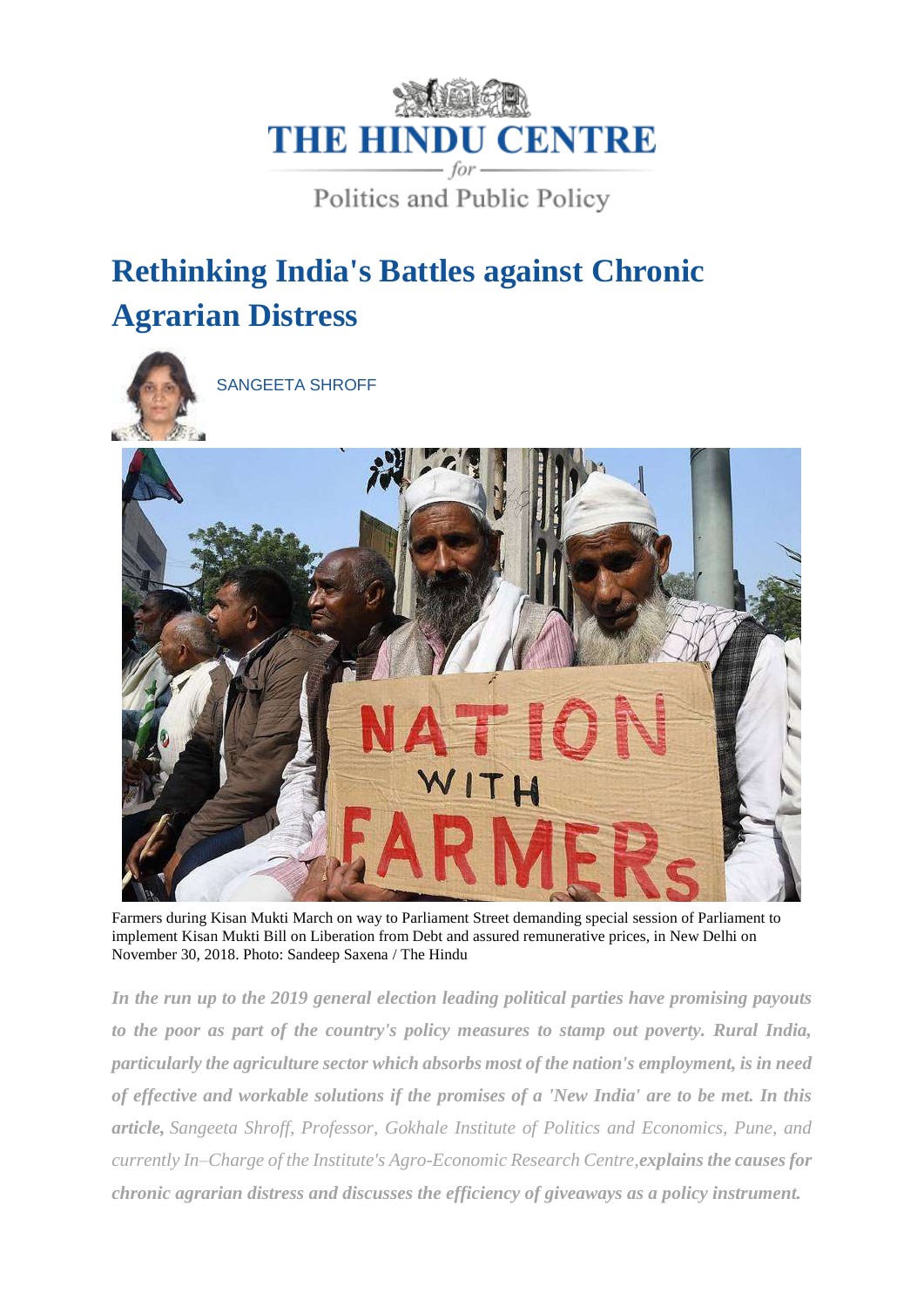ndian agriculture has been passing through a period of severe crisis since long and the overall scenario in this sector is that of stagnation, under-performance and lack of dynamism. During the Tenth Five Year Plan (2002-03 to 2006-07) while the industry and service sector grew at a little more than 9 per cent per annum, that of the agricultural sector was a minuscule 2.3 per cent per annum. The Eleventh Plan (2007-08 to 2011-12) was equally discouraging as agriculture could not achieve its target growth rate of 4 per cent per annum. Finally, the recent Twelfth Plan ended in 2016-17 with a growth rate for agriculture of 3.2 per cent against an overall growth rate for the economy at 7 per cent per annum. These figures make it amply clear that Indian agriculture is ailing and becoming an un-remunerative economic activity. I

The government is of course not complacent towards this important sector of the economy and a host of measures, increasing in number, since independence and till date, have been directed to this sector. These measures are mainly in the form of huge subsidies for almost every input, viz., fertiliser, water, power, seed, etc. Other measures include public procurement of output at higher than market prices whenever required, loan waivers, providing public works to rural sector to generate additional employment during lean season and hence supplementary income, and many more.

Each year when the budget is announced, the allocation made to the agricultural sector is a priority as well as sensitive issue for the policy makers and it ignites great discussion and debate in the media. The Interim Budget 2019, being an election year coupled with great anxiety in the agricultural sector had to thus come out with major

**The share of agriculture in the budget which was around 2.14 per cent between 2014-15 and 2018-19 has increased to 5.2 per cent in the interim budget 2019-20.**

announcements. The budget other than certain subventions to agriculture also announced an income support to farmers under the scheme *Pradhan Mantri Kisan* 

*Samman Nidhi* or *PM-Kisan*. States such as Telangana and Odisha have already provided some form of empowerment to farmers through an income support and this budget followed suit. Under the *PM-Kisan* scheme, farmers who have up to 2 hectares of land, will be provided direct income support of Rs 6.000 per year in three equal instalments. *It may be noted here that the criteria for the income support is fixed at "up to 2 hectares", irrespective of whether the land is irrigated or not,*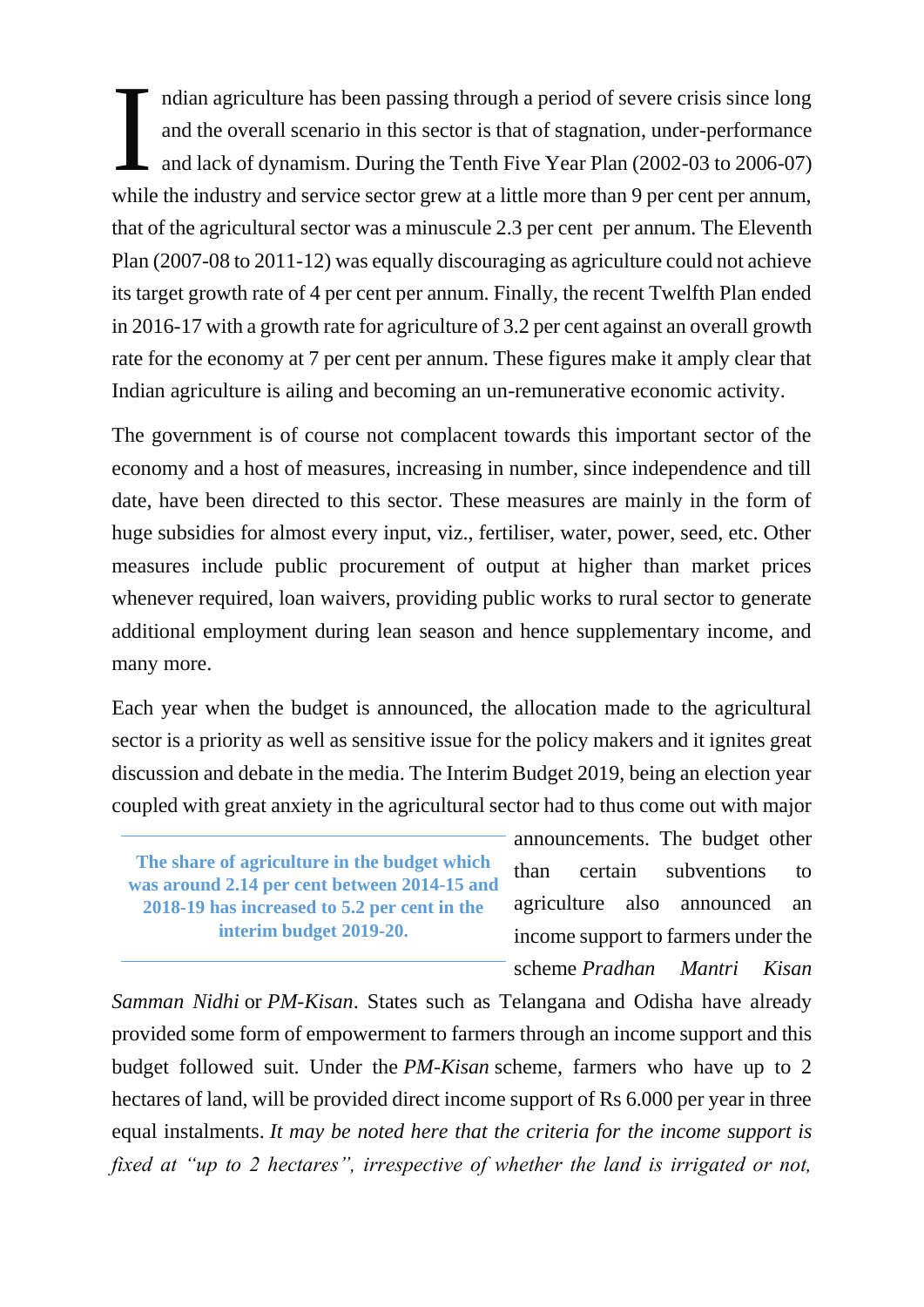# *although it is clear that irrigated lands not only fetch higher returns per hectare, but also allow for cropping in two or three seasons in a year, due to availability of water.*

The data from the Agricultural Census (2015-16) indicates that there are 14.57 crore holdings in the country out of which 9.98 crore holdings or 68.52 per cent are marginal owning less than 1 hectare of land and the average size of a marginal holding is 0.38 hectare. The number of small holdings is 2.6 crore or 17.69 per cent of total holdings with an average size of 1.41 hectare. Together marginal and small holdings are 12.56 crore or 86.21 per cent of total holdings and cultivate 47.3 per cent of total area cultivated in the country which is about 15.7 crore hectares. Considering that 12.56 crore farmers are the beneficiaries of the PM-Kisan scheme, the financial burden to the central government is a gigantic sum of Rs 75,000 crore for 2019-20. Further, the scheme is also in retrospective effect as one instalment amounting to Rs 2,000 will be paid to the beneficiaries from December 1, 2018, which will cost an additional Rs 20,000 crores to the Exchequer. This huge income support has increased the share of agriculture in the interim budget 2019-20 by 144 per cent compared with the previous year, as the share, which was Rs 57,600 crores in 2018-19 has gone up to Rs 1,40,764 crores in 2019-20. Therefore, the share of agriculture in the budget, which was on an average 2.14 per cent during the period 2014-15 to 2018-19, has increased to 5.2 per cent in the interim budget 2019-20. However, possibly due to this increase, the government could not maintain its targeted fiscal deficit of 3.1 per cent of Gross Domestic Product (GDP) and it now stands at 3.4 per cent.

#### **Understanding chronic agrarian distress**

It is important to understand the causes for such distress in the agricultural economy because of which in addition to subsidies and price support even income support to farmers is required. The sector wise status of the economy can be observed from Table 1.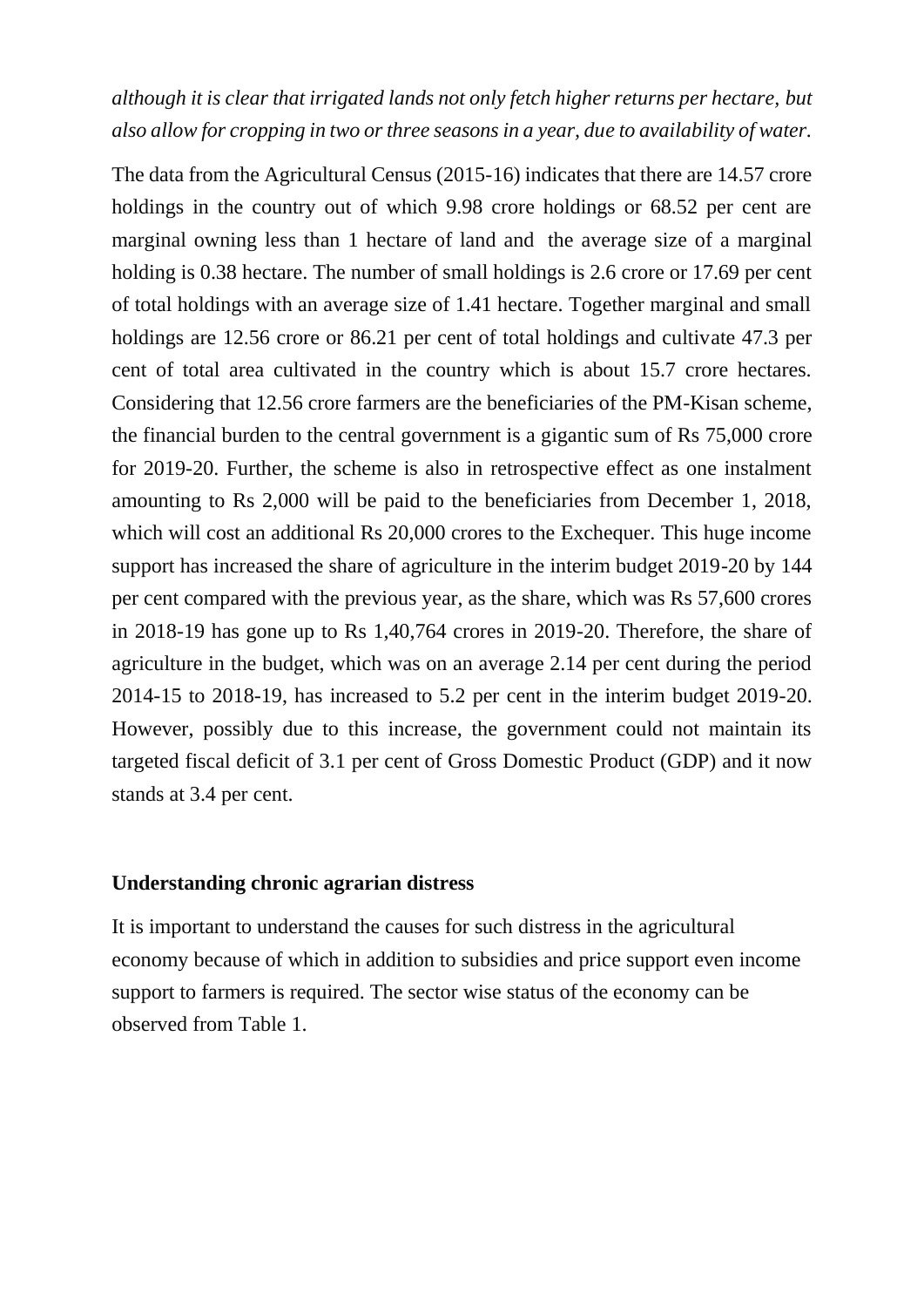**Table 1: Status of Agriculture in India (Sector-wise percentage share in Employment and Gross Domestic Product)**

| <b>Sector</b>                 | 1981       |            | 1991       |            | 2001       |            | 2016-17    |            |
|-------------------------------|------------|------------|------------|------------|------------|------------|------------|------------|
|                               | Employment | <b>GDP</b> | Employment | <b>GDP</b> | Employment | <b>GDP</b> | Employment | <b>GDP</b> |
| Primary                       | 68.87      | 41.8       | 66.75      | 34.92      | 59.9       | 27.3       | 42.74      | 15.11      |
| <b>Secondary</b>              | 13.48      | 21.58      | 12.77      | 24.48      | 11.9       | 24.28      | 23.79      | 31.12      |
| <b>Tertiary</b><br>(Services) | 17.65      | 36.62      | 20.5       | 40.6       | 28.2       | 48.42      | 33.48      | 53.77      |

**Source:** Census of India and National Accounts Statistics (various issues), https://statista.com

It can be observed from Table 1 that employment in the agricultural sector which was 68.87 per cent in 1981 declined to 42.74 per cent in 2016-17. This raises two issues. Firstly, agriculture is still the major source of employment after more than 7 decades of independence, but its contribution to GDP is declining very rapidly and is only 15.11 per cent (2016-17) which speaks of low labour productivity in this sector. Secondly the workforce that has moved out of agriculture is mostly to the service sector, perhaps casual self-employment. It appears that the industrial sector is not able to absorb the increasing labor force and perhaps the *Make in India*initiative, an attempt in this direction, has to still unfold and stimulate the manufacturing sector to create employment.

An important reason for low productivity in the agricultural sector besides lack of usage of suitable technology is poor irrigation facilities. Agriculture, till date, is

largely dependent on monsoons, failure of which leads to crop failure. Only 47.68 per cent of gross cropped area is irrigated and the picture is worse when one looks at the State-

**Agriculture, till date, is largely dependent on monsoons, failure of which leads to crop failure.**

wise share (Figure. 1). States like Maharashtra where agrarian distress appears to be chronic, has barely 18 per cent of area under irrigation. Low irrigation also results in low cropping intensity (which is barely 142 per cent) as farmers are not able to take a second crop for want of water. There are also huge fluctuations in yield due to lack of irrigation facilities. For example, soyabean is an important oilseed crop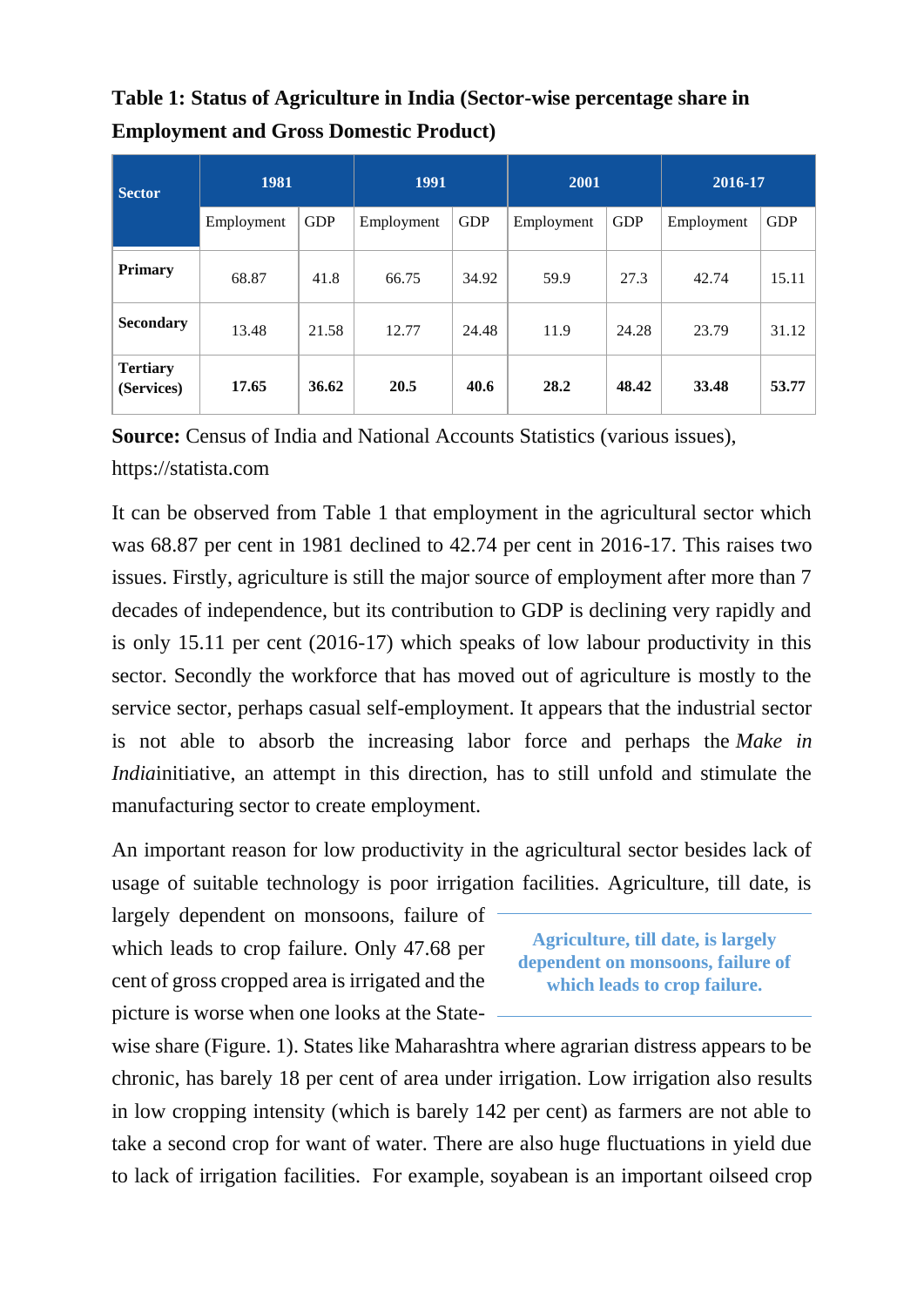in Maharashtra which has replaced not only other oilseed crops but also other kharif crops such as jowar. However, the crop has only 0.3 per cent area under irrigation. When the State suffered a severe drought in 2015-16, the yield of soyabean was 557 kgs per hectare, but in the following year, 2016-17, when the monsoons were favourable the yield jumped by 116 per cent. This indicates the importance of water for the crop. The favourable yield in 2016-17, however brought with it another set of problems.

Firstly when there was poor harvest in 2015-16, the farmers did not benefit by any price rise but in 2016-17 when they harvested a bumper crop, still all was not well in the soyabean economy as farmers suffered a huge price crash which was aggravated by low international prices. Prices fell below the Minimum Support Price (MSP) and government had to intervene to make purchases in order to prevent distress sales. Further, in order to bring about more stability in soyabean prices, tariffs on edible oils had to be increased to protect the domestic markets. The lesson to be learnt is that the country should become self sufficient by being more competitive in international markets, as edible oils are experiencing increasing demand fuelled by increased urbanisation and rising per capita incomes of the population.



# **Fig. 1 Gross Irrigated Area (GIA) (as % of Gross Cropped Area)**

**Source:** Commission for Agricultural Costs and Prices, Ministry of Agriculture and Farmers' Welfare, Government of India, March 2018.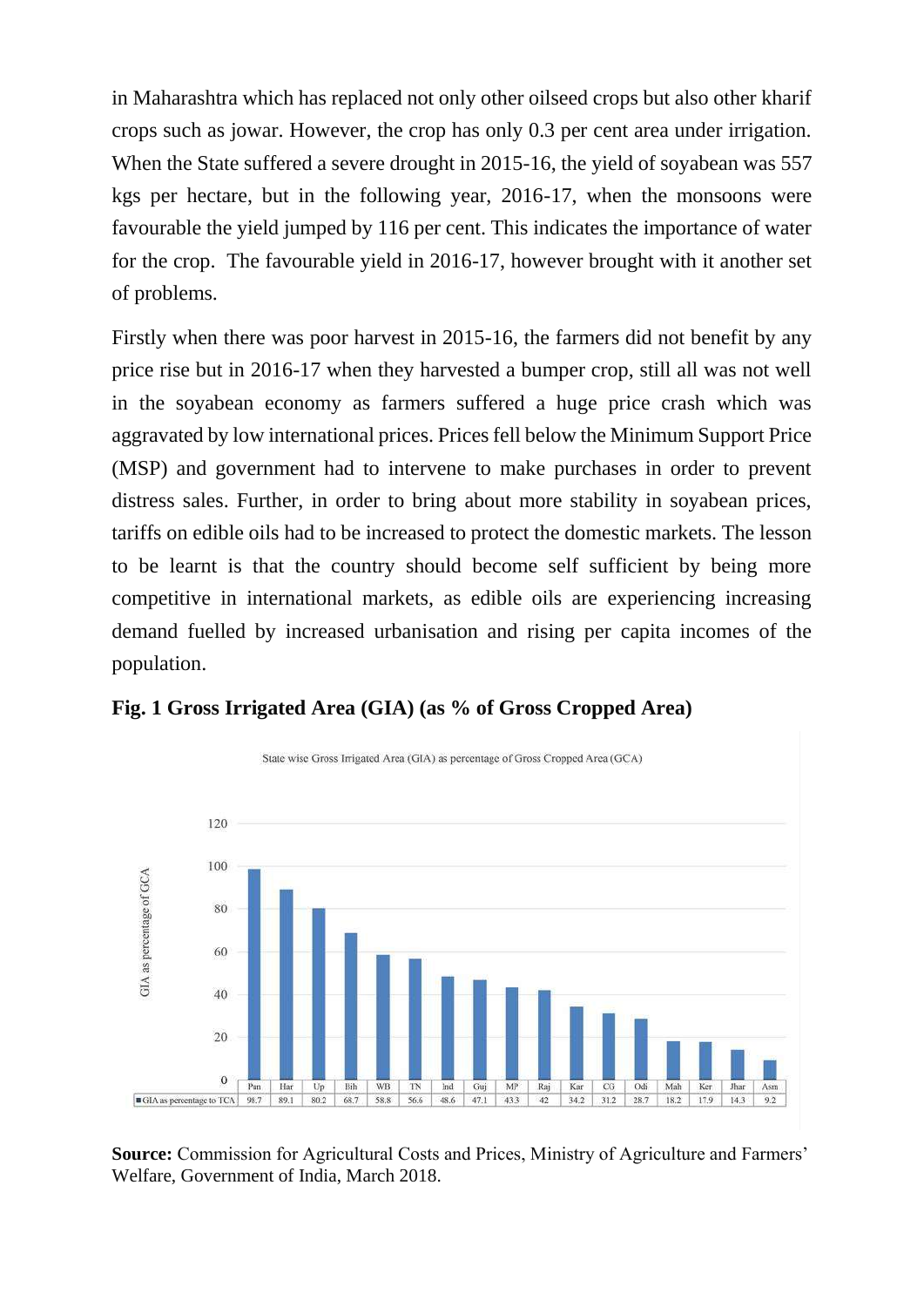In addition to soyabean, in the recent past there have been several instances with respect to several crops when market prices have fallen below MSP. The same is true for horticultural crops, recently coined as TOP -tomato, onion and potato where prices have touched such low levels that farmers not only out of frustration and helplessness, but also to avoid marketing costs, have sometimes disposed of the crop on the roads or ploughed it back in the soil as manure. The returns from certain kharif crops are indicated in Table 2. It can be observed that the earnings for each crop are over a season of at least six months which means that farmers earn barely Rs 6,522 to Rs 1,410 per month over paid-out costs. When one considers Returns over Cost (C2, which includes both fixed and variable costs) the returns are negligible.

| <b>Returns From Major Crop (Rupees/ ha.)</b> |                                         |                                                        |  |  |  |  |  |
|----------------------------------------------|-----------------------------------------|--------------------------------------------------------|--|--|--|--|--|
| <b>Triennium Average 2015-16</b>             |                                         |                                                        |  |  |  |  |  |
| <b>Crops</b>                                 | Return over Cost A2 (Paid<br>out costs) | Return over Cost C2 (Variable +<br><b>Fixed costs)</b> |  |  |  |  |  |
| Paddy                                        | 28,897                                  | 13,821                                                 |  |  |  |  |  |
| Maize                                        | 19,689                                  | 7,540                                                  |  |  |  |  |  |
| Jowar                                        | 11,694                                  | 4,568                                                  |  |  |  |  |  |
| Tur                                          | 39,135                                  | 22,881                                                 |  |  |  |  |  |
| Moong                                        | 12,500                                  | 5,161                                                  |  |  |  |  |  |
| Groundnut                                    | 30,847                                  | 16,308                                                 |  |  |  |  |  |
| Soybean                                      | 8,461                                   | 3,049                                                  |  |  |  |  |  |
| Cotton                                       | 30,602                                  | 14,934                                                 |  |  |  |  |  |

## **Table 2: Returns from Major Crops**

**Source:** Commission for Agricultural Costs and Prices, Ministry of Agriculture and Farmers' Welfare, Government of India, March 2018.

**Note:** Cost C2 is estimated to be 25 per cent Paid-out cost (A2) plus imputed value of family labor.

While the above figures are apparently an *All India* average, perhaps farmers in some States will earn more as they may have higher yields. This obviously refers to States such as Punjab and Haryana where protective irrigation is available. However,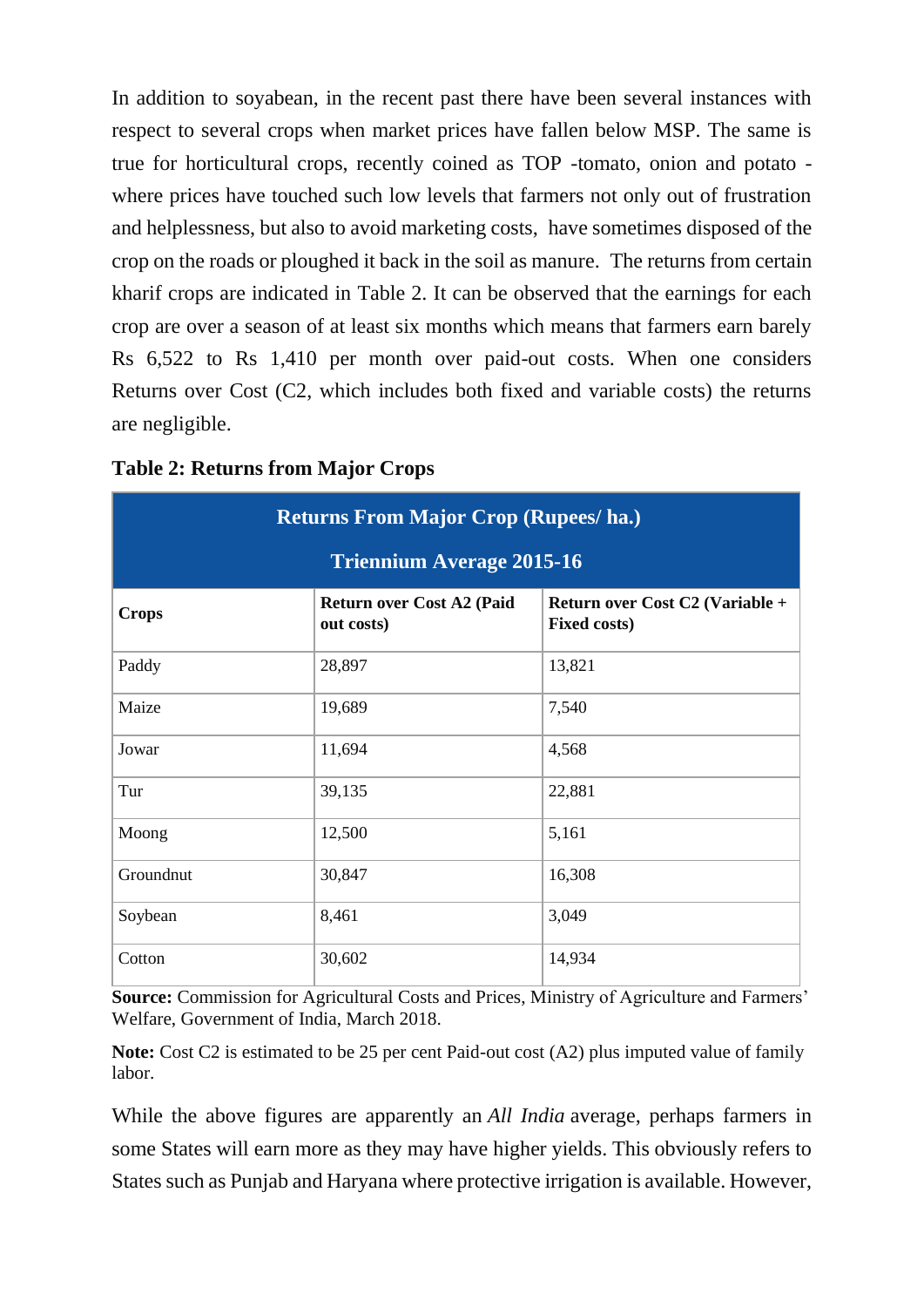despite entire area irrigated in Punjab, the agricultural economy is not full of bliss. Though Punjab was the seat of the green revolution, that helped the country to become self-sufficient in food production, several policies have brought about negative externalities and made Punjab's agriculture economically and ecologically unsustainable.

The food policy of the government to procure rice and wheat for the vulnerable section of the society is an incentive for farmers to cultivate these two crops as there

**As more inputs are required to produce the same output, farmers experience higher cost of cultivation.**

is an assured market and inputs are heavily subsidised. However, this continuous paddywheat rotation is promoting the use of more and more fertilisers and also imbalance in

use of fertilisers. As urea is heavily subsidised, farmers use it more than required leading to soil salinity, degradation of soil, water logging and depleting micro nutrients. Further, the water needed to absorb fertilisers is leading to increased use tube wells as a source of irrigation with ground water being further exploited due to free or subsidised electricity. As more inputs are required to produce the same output, farmers are experiencing higher cost of cultivation.

The government, in turn, is compelled to increase the MSP. The subsidy on fertilisers for 2019-20 was Rs 750 billion with share of urea subsidy being 67 per cent. This explains the tilt towards consumption of urea and the negative externalities associated with it. Farmers are incentivised to cultivate paddy and wheat as there is massive procurement to meet the requirements of the Public Distribution System (PDS). Though MSP for crops has increased, there is no change in Central Issue Price and the huge gap between the two, coupled with huge marketing costs has ballooned the food subsidy bill to a whooping Rs 1,842 billion. To combat the ill effects of excessive use of fertilisers and its misuse, as it is heavily subsidised, the government in 2015 made it mandatory for all indigenous producers of urea to produce neem-coated urea as coating of neem oil is a promising technology which allows slow but more efficient release of nitrogen as well as less frequent applications. This will help to lighten the subsidy burden besides preventing diversion of urea to other uses. Further, to maintain soil health, another Centrally Sponsored Soil Health Card Scheme was launched in 2015 to test micro and macro nutrients in the soil. This will allow the farmers to correct any deficiency in their soil and hence bring about increase in productivity.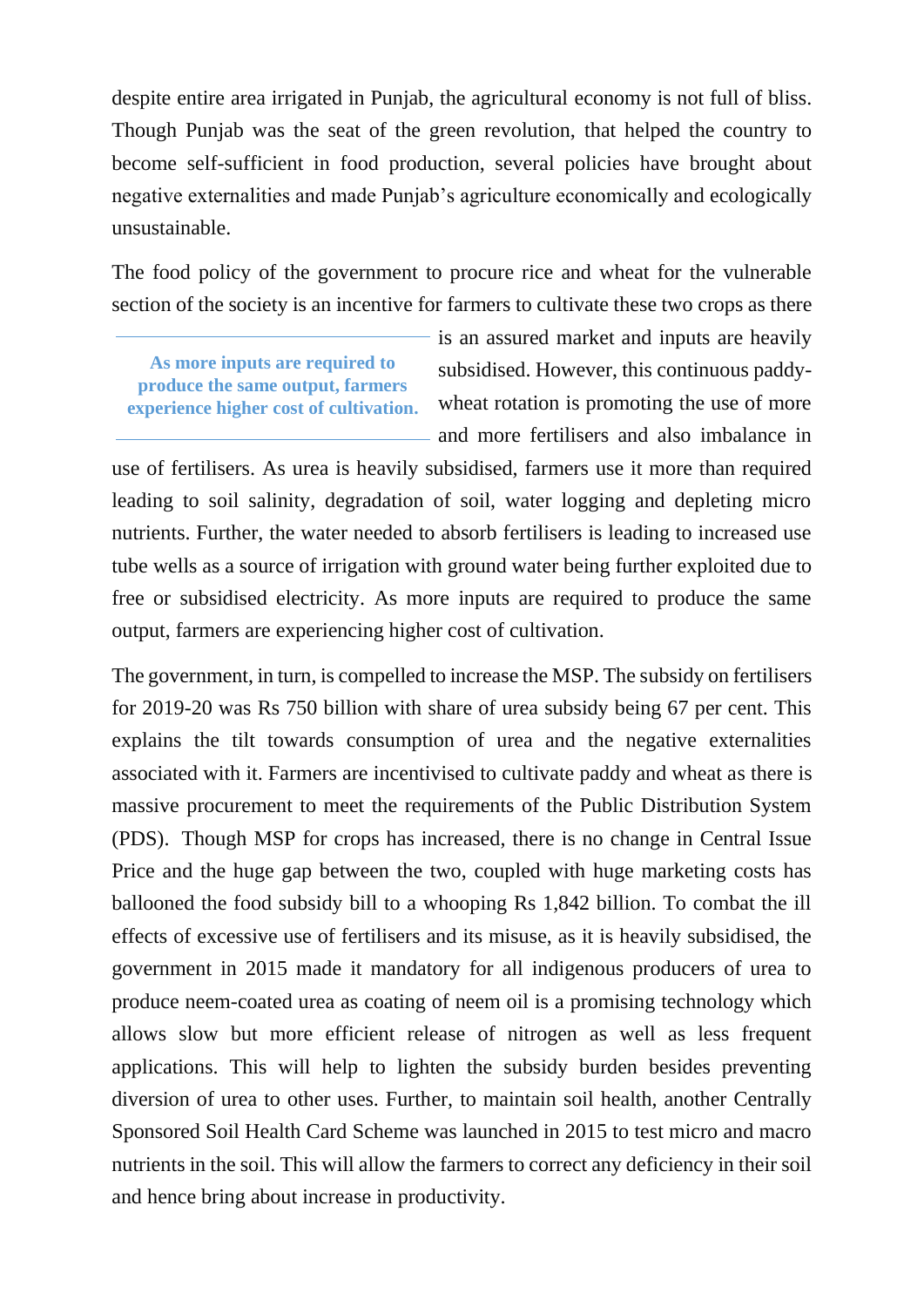While food and fertiliser are major subsidies for the farm sector, there are several other schemes for the benefit of the rural economy. The Mahatma Gandhi National Rural Employment Guarantee Act (MGNREGA) implemented in 2006 in a phased manner, is probably one of the largest schemes, perhaps even in the world, which provides safety net to the rural poor and weaker sections in years of drought or when there are limited livelihood options. The scheme has two main features, firstly provision of 100 days of employment within 15 days of registration, to every household ready to do unskilled manual work and secondly to create durable assets which will improve the quality of natural resources in rural areas. Considering that the scheme may change the face of the rural economy, the budgetary allocation to this scheme has always been generous. In budget 2019-20 the amount allocated to this scheme was Rs 600 billion. However, it is now more than a decade since this scheme has been functioning and its performance is a highly debated issue in public policy. Being carried out throughout the country, while there may be a few success stories atl east in terms of providing some employment in certain years to the poorest of poor, there are negative reports as well.

These reports reveal that employment generated was unsatisfactory and also wages paid were negligible to some beneficiaries, when group work was undertaken on

grounds that the group member hardly contributed to the work. However, the other indicator on the performance of MGNREGA

**The evaluation of these schemes reveals their limited impact on primary education.**

on creation of assets for enriching water resource base and land development shows unsatisfactory performance. Further there have been administrative lapses as well as leakages in the implementation of the scheme. Besides a massive PDS in place, there is still another centrally sponsored scheme – Nutritional Support to Primary Education or the Mid-Day Meal Scheme, launched in 1995, which aims to encourage enrolment of children in schools. The budgetary allocation in 2019-20 to this scheme has been Rs 110 billion. The evaluation of these schemes again reveals their limited impact on primary education.

While some major schemes have been touched upon, the budgetary support on other concessions such as loan waivers, interest subventions, subsidy on premium for crop insurance, huge expenditure on incomplete irrigation projects, etc. also add to fiscal deficit. Agriculture is a State subject and besides central sector schemes, each State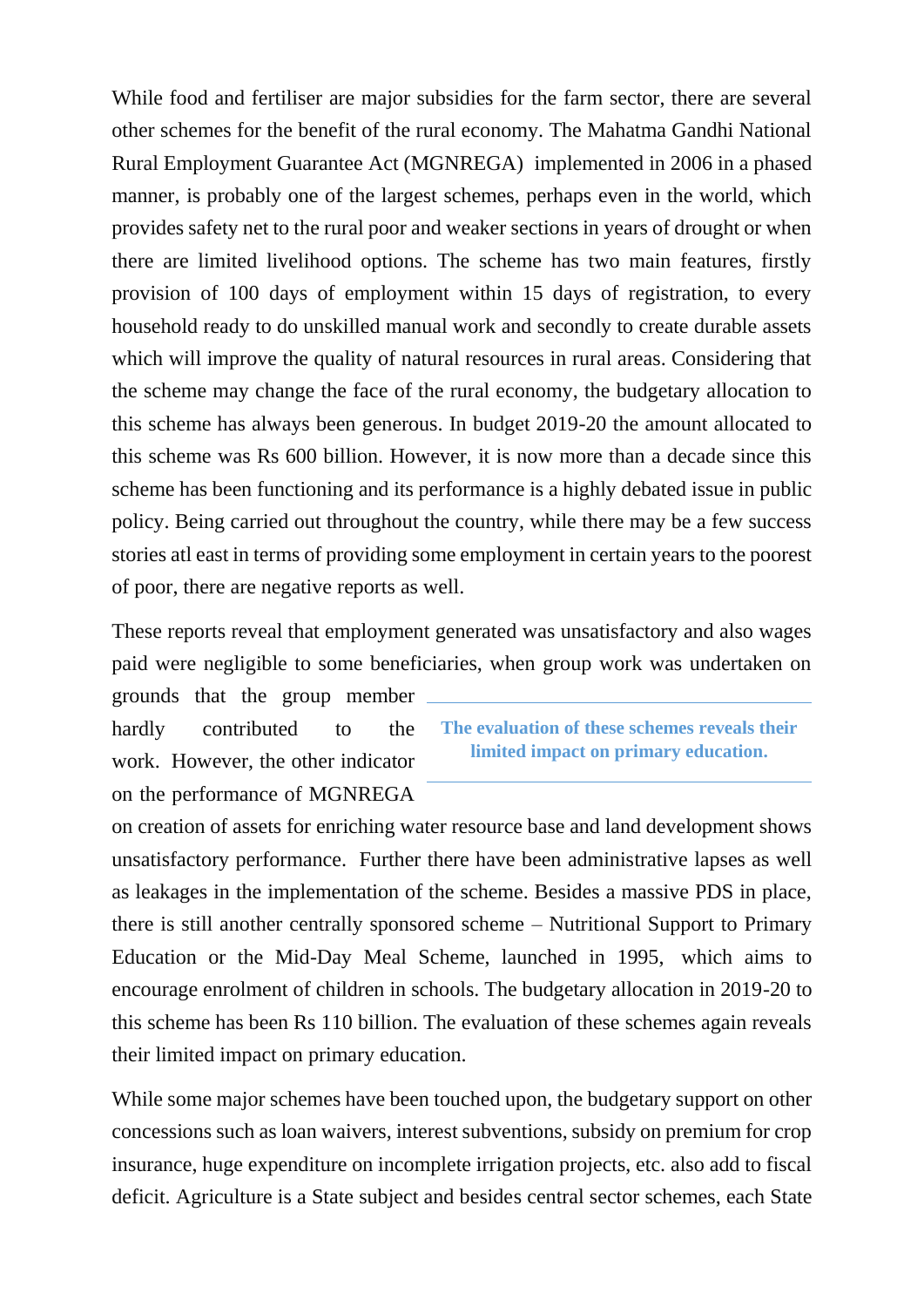has several schemes to revive the sector. However, the bone of contention is not the "outlays" on various schemes implemented for welfare purposes but on "outcomes". Obviously, had the schemes served the very purpose for which they were launched there would not be agrarian distress.

### **Breaking the vicious circle - doles or assets?**

A holistic approach is needed to tackle the crisis in the farm sector. Irrigation, Watershed strategies and extension services have to be taken up on a war footing to increase productivity and therefore production. The increased production instead of leading to crash in prices and rescue operations in the form of government interventions must be used for agro processing which will provide vital synergies and linkages between agriculture and industry, create employment and thus be a growth driver. Since majority of farmers are marginal and small, joint farming can be undertaken to reap the benefits of economies of scale. Mechanisation of agricultural operations will give another boost to the industrial sector and pave the way for precision farming. Though India has huge potential to export several agricultural commodities, mainly rice - especially *basmati* - seems to be our main export. Appropriate branding, establishing traceability systems and upgrading logistics will enable us to capture more markets, especially in the horticulture sector.

By and large, when an economy develops, there is movement of labour force from low productivity agriculture to higher productivity industrial and service sectors. As labour force moves out of agriculture there is technological advancement in the agricultural and allied sector which makes the sector capital intensive. This brings about increase in productivity of crops as well as gives a boost to the livestock sector. A small share of the workforce can therefore produce for the entire country. However, a comparison of yields in India of several crops with world average or with the developed world shows that we are lagging behind. This shows that technology has a long way to go in India as farmers are resource poor and unable to invest. The public sector investment has not really proved itself and often subsidies which are at times misdirected have been overriding public investment. A vicious circle is created.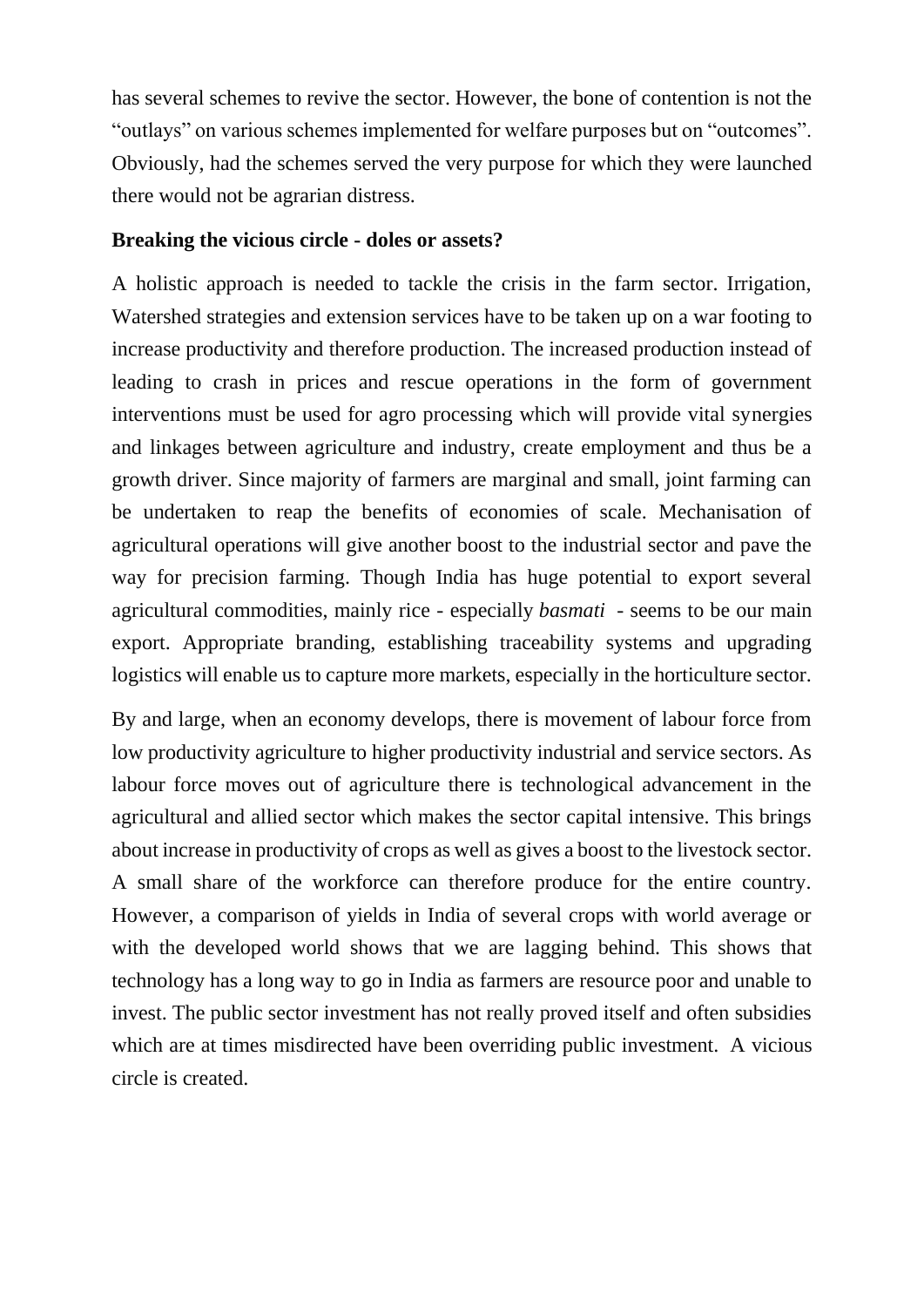The agricultural sector is characterised by disguised employment with limited job opportunities outside agriculture which are mainly informal in nature. This state of affairs has finally led to schemes like PM-Kisan which provide a desperate attempt

**Such investment will help to treat the disease rather than symptoms and wipe out agrarian distress.**

to somewhat salvage the situation. Although the amount provided to each beneficiary has been criticised by several opponents, it is clear that the marginal

utility of money is very high for the poor and this may help to take care of their pressing needs. Further, perhaps this income support may provide some boost to other sectors. For, example, large number of items such as soap, shampoos, toothpaste, coconut oil, spices, snacks and many more daily consumption requirements are available in sachets which cost less than Rs 5 per piece. The total outlay of Rs 75, 000 crores earmarked for the fiscal year 2019-20 can thus build a strong foundation for consumer demand for several agro processed and other goods and thus gear up the economy. Even certain manufactured goods such as footwear, textiles, etc. can be purchased with the entitlement and given that about 12.56 crore farmers are the beneficiaries, there may be some revival in certain sectors, while daily requirements of rural sector can be met.

But at the end of the day, what is required? If the huge budgetary allocations were spent on rural roads, quality school education, electricity, telecom, digital India, skill development, etc. on a war footing, with satisfactory outcomes, would that not be a better way to empower the rural sector? Such investment will help to treat the disease rather than symptoms and the chronic malaise of agrarian distress could be wiped out. What should the electorate vote for? A small "dole" in the form of PM-Kisan which is mainly a palliative measure, or an "asset" which will not only cure the disease but also empower the individual, to make a decent and sustainable living. Freebies, as is well known only create distortions in the economy and further resources are spent to correct them. While the government, whichever is in power, is well aware of the strategies involved in the path to economic and social development, and is perhaps moving towards that direction, the road ahead is still far. Only when infrastructure on all fronts is "state of the art", can we see a "New India".